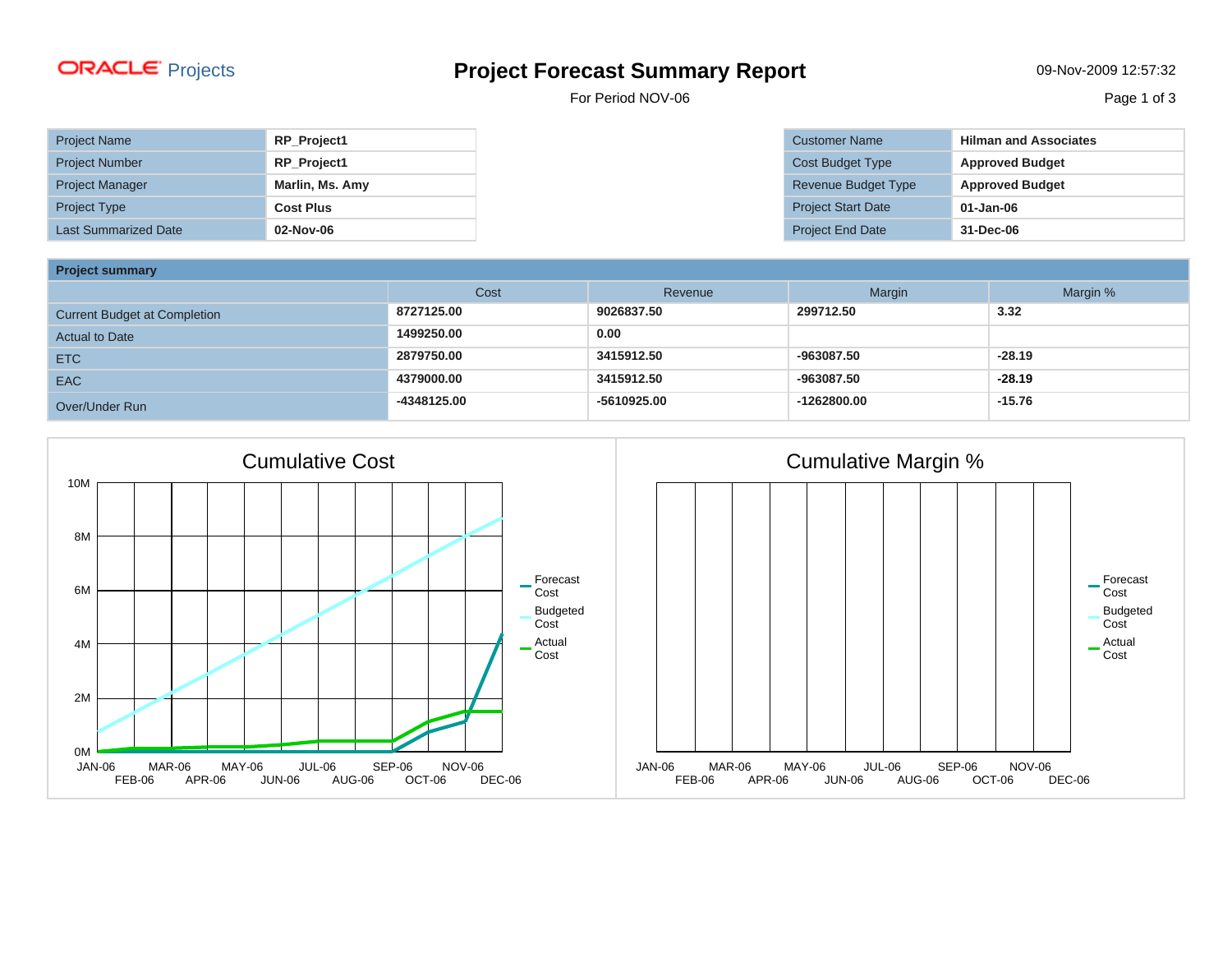## Projects **Project Forecast Summary Report** 09-Nov-2009 12:57:32

For Period NOV-06 Page 2 of 3

| <b>Task Name</b><br><b>Outline</b><br><b>Number</b><br>(Number) |                      | <b>Current Budget at Completion</b> |                | <b>Actual to Date</b> |                | <b>ETC</b>     |          | Open<br><b>Commitments</b> | <b>EAC</b>             |                  | <b>Over/Under Run</b> |                |                      |          |                 |                 |                 |
|-----------------------------------------------------------------|----------------------|-------------------------------------|----------------|-----------------------|----------------|----------------|----------|----------------------------|------------------------|------------------|-----------------------|----------------|----------------------|----------|-----------------|-----------------|-----------------|
|                                                                 |                      | <b>Cost</b>                         | <b>Revenue</b> | Margin %              | Cost           | <b>Revenue</b> | Margin % | Cost                       |                        | Revenue Margin % |                       | Cost           | Revenue              | Margin%  | <b>Cost</b>     | Revenue         | <b>Margin %</b> |
|                                                                 | Design $(1.0)$       | 250250.0                            | 262762         | 4.76                  | 485000.00      | 0.00           | 0.00     | 640750.0                   | 788287.5               | $-42.81$         | 0.00                  | 11257<br>50.00 | 788287.5             | $-42.81$ | 875500.0        | 525525.0        |                 |
| 2                                                               | Develop (2.0)        | 1501500.<br>00                      | 1576575        | 4.76                  | 800750.00      | 0.00           | 0.00     | 1952000.<br>00             | 2102100.<br>00         | $-30.95$         | 0.00                  | 27527<br>50.00 | 2102100.<br>-00      | $-30.95$ | 1251250<br>00   | 525525.0        |                 |
| 3                                                               | Implement (3.0)      | 375375.0                            | 187500         | $-100.20$             | 213500.00      | 0.00           | 0.00     | 287000.0                   | 525525.0<br>0          | 4.76             | 0.00                  | 50050<br>0.00  | 525525.0             | 4.76     | 125125.0<br>0   | 338025.0<br>υ   |                 |
|                                                                 |                      |                                     |                |                       |                |                |          |                            |                        |                  |                       |                |                      |          |                 |                 |                 |
|                                                                 | <b>Project Total</b> | 8727125<br>.00                      | 9026837<br>.50 | 3.32                  | 1499250.0 0.00 |                |          | .00                        | 2879750 3415912<br>.50 | $-28.19$         | 0.00                  | 00.00          | 43790 3415912<br>.50 | $-28.19$ | -434812<br>5.00 | -561092<br>5.00 |                 |

Amounts are displayed in units for calendar: **GL Calendar** and in **Project Currency: USD**.